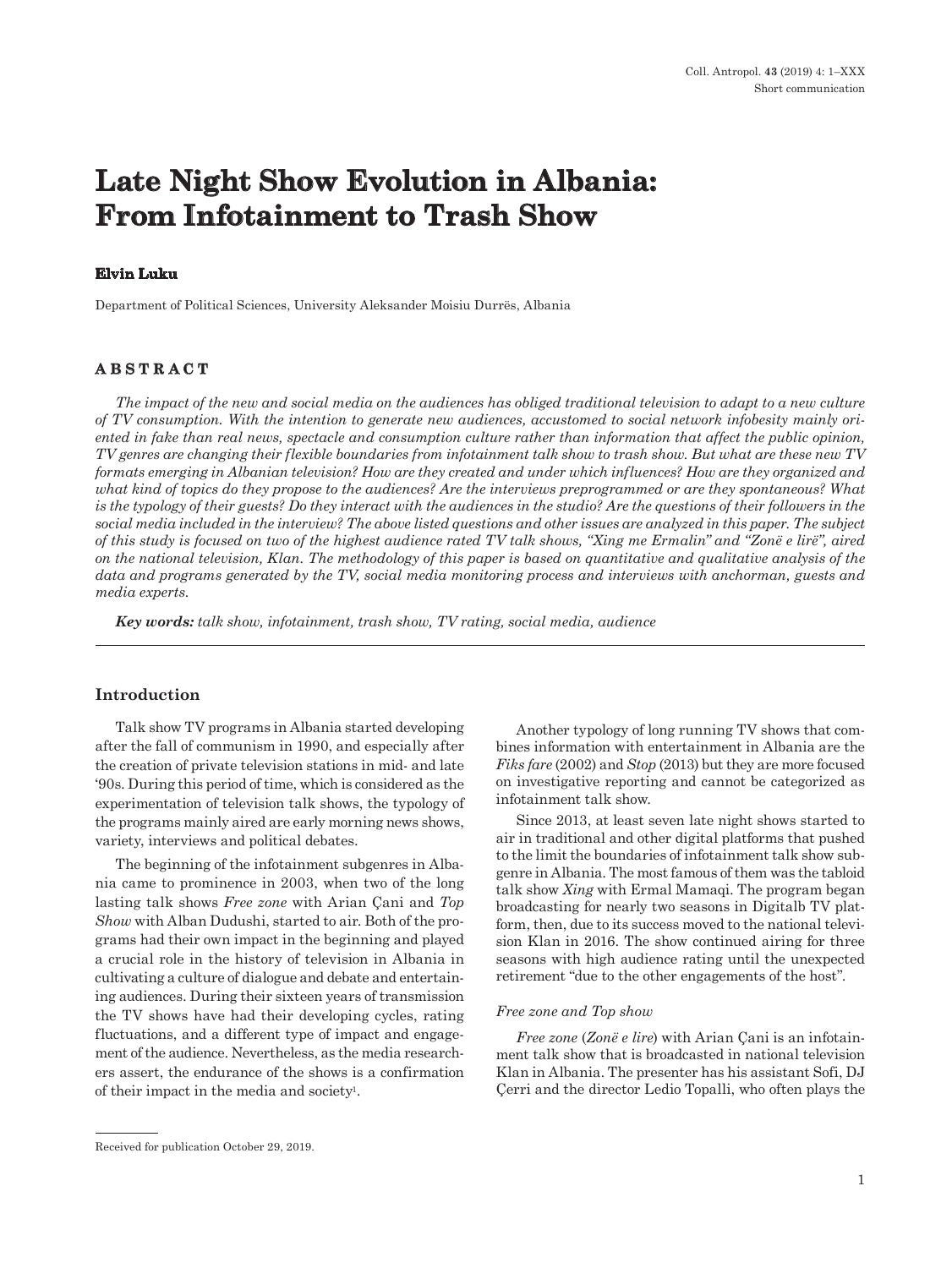role of the co-host. The show was influenced by the French talk show *Tout Le Monde en Parle* with Thierry Ardisson*,*  aired for eight seasons in France 2 channel. (Figure 1)

*Free zone* is a show focused on the interviews with public personalities, promotion of new talents and in the host acting skills. The theme of the show depends on the actuality activities and debates. "We are slaves of actuality", – says Çani, while he asserts that the staff of *Free zone*  selects the story that impacts the public interest.



*Fig.1, Free zone talk show in TV Klan, April 2016 (Source: Free zone archive).*

The host has created a code of communication with his guests and the public, with a certain meaning, such as "Ledio please!", referring to the moment when the interviewee asks the director to broadcast a clip or trailer; "Zika" referring to the music or "Terrestrial" referring to the public in and outside the studio, etc. The anchorman also uses his acting skills and gestures as a form of code such as phone communication, facial mimicry, flirting and kissing with some of the show's guests. According to Arian Çani "without this verbal and non verbal codes there would be no *Free zone"a.*

*Free zone* has its general public attending the show but they are not engaged in the public debates or discussions. The director of the show claims that "the criterion of their selection is only their physical appearance"<sup>b</sup>. Each of them is paid four euro to attend and follow the show for nearly four hours<sup>2</sup>.

Meanwhile*, Top show* with Alban Dudushi is an infotainment talk show which has constantly evolved over time. In the first season aired in 2003-2004, the concept of the show was a vertical communication, without public interaction. The philosophy was reflected even in the studio scenography which was like a theatre where the guests were on the stage while the public was downstairs.

After that, the program has shifted to a horizontal communication concept. The host Alban Dudushi says that the studio scenery is based on the theory of "agora", where the debaters stand in the center and the public all around

them. "We have advanced the linear form of communication to an interactive one", Dudushi points out<sup>c</sup>.

The improvisation of assembly in television aims to create the idea of a large forum where the audience and the public personalities are equal. According to the anchorman the positions of the guests are not predefined for two reasons: first, the show aimed to break the classic face-to-face debate of the guests; Secondly, it coincides with the concept of the program according to which the purpose of the show is not just in spectacle, but in the rational arguments.

#### *Xing: Sexism and exhibitionism as spectacle*

On November 3, 2019, the anchorman Ermal Mamaqi invited to the *Xing* show for an interview the blogger Nas Daily and his girlfriend, Alyne. During the conversation, as it always happens in this spectacle, the moderator calls the co-host of this show to ask a new question to the guests. Ermal Mamaqi starts joking with his colleague Kejvina Kthella's sex appeal, while on the other side she acted as she had forgotten the question:

Ermal*: Nas, do not look at her, because of her breast.* Nas: *Ok, I'll not!*

Alyne: *What did he say?*

Nas: *Don't look at her.*

Alyne*: Why not?*

Kejvina: *Do you travel to meet other girls, Nas?*

Alyne*: This is so inappropriate. And it's not funny.*

Ermal*: This is funny!*

Alyne*: This is not funny! Disrespecting women is not funny.*

Nas: *It's ok.*

Alyne starts crying*: It's not ok! My Facebook channel is about women's rights… In Albania, like in some other countries in the Balkans treat women like shit! They treat them like objects! They treat them like sex objects!d* (Figure 2)

Some days after the show Alyne posted a video on her blog "Dear Alyne" where she explained this unusual situation, explaining that "*using sexist language to gain attention and using women as objects is not ok*"e .

Using the female sensuality to gain audience is considered one of the main problems of this tabloid talk show. This tendency was noticed since the first season of

<sup>a</sup> Interview with the talk show *Free zone* anchorman, Arian Çani, August 30, 2014.

<sup>b</sup> Interview with the talk show *Free zone* director, Ledio Topalli, September 4, 2014.

<sup>c</sup> Interview with the talk show *Top show* host, Alban Dudushi, April 24, 2014.

<sup>d</sup> Tabloid talk show Xing with Ermal Mamaqi, interview with Nas Daily, November 3, 2018, https://www.youtube.com/watch?v=gGJ0R5vbpaE, visited October 10, 2019.

<sup>e</sup> *After the incident in Xing: Alyne shows what happened before broadcasting and not just*, Published by Anabel Magazine, November 18, 2018, [https://www.anabelmagazine.com/news/39369/after-the-inci](https://www.anabelmagazine.com/news/39369/after-the-incident-in-xing-alyne-shows-what-happened-before-broadcasting-and-not-just/eng/)[dent-in-xing-alyne-shows-what-happened-before-broadcasting-and](https://www.anabelmagazine.com/news/39369/after-the-incident-in-xing-alyne-shows-what-happened-before-broadcasting-and-not-just/eng/)[not-just/eng/](https://www.anabelmagazine.com/news/39369/after-the-incident-in-xing-alyne-shows-what-happened-before-broadcasting-and-not-just/eng/), visited October 9, 2019.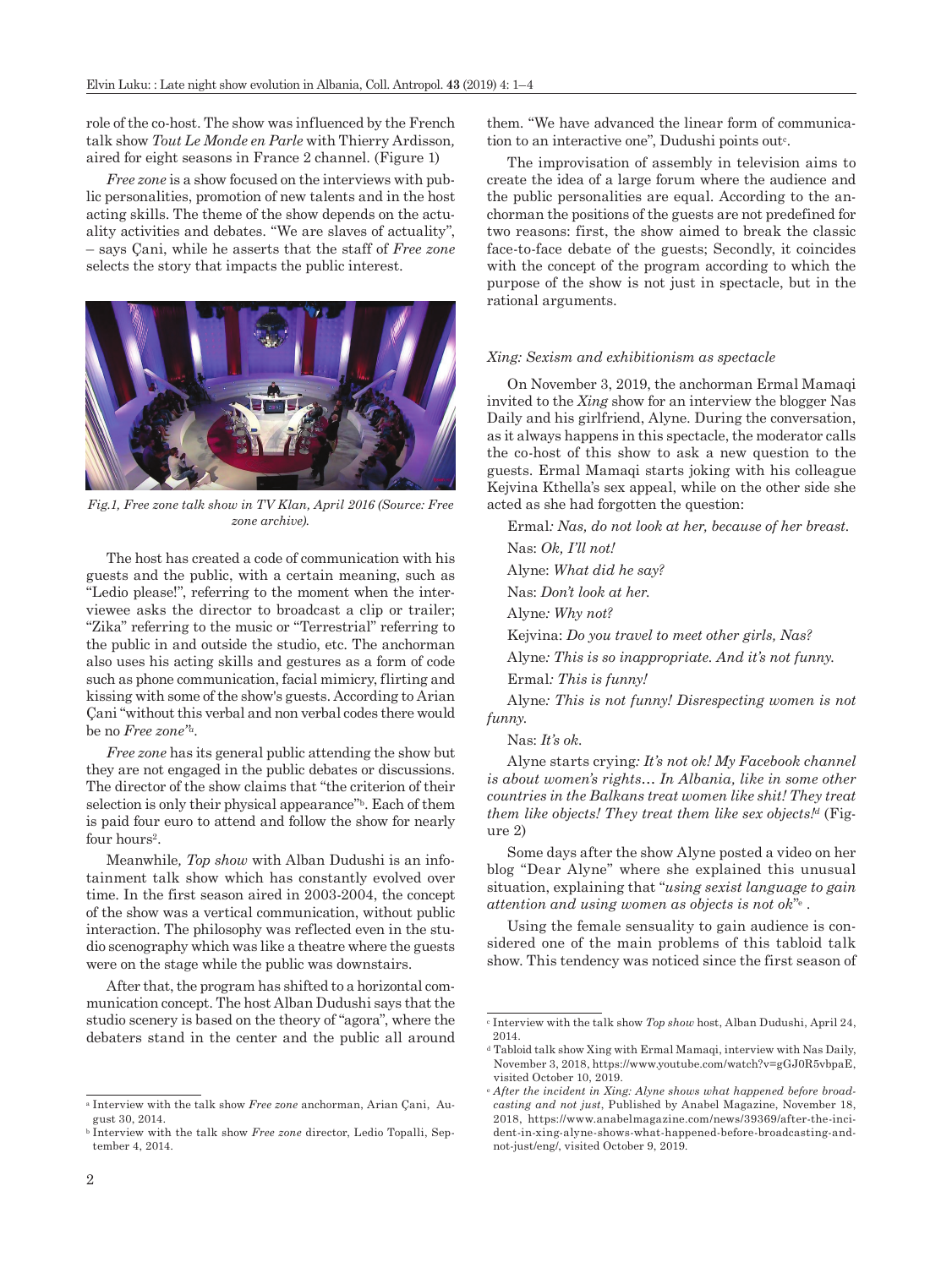

*Fig. 2, Xing talk show in TV Klan, November 3, 2018 (Source: Xing you tube).*

this show in TV Klan, but it became more evident after the replacement of the co-host of the spectacle. During her first presentation, Kejvina Kthella appeared very provocative, without real substance. During the season the host constantly humorously highlights her colleague's "ignorance", while appreciating her sensuality. This is considered as a spectacle technique to get more audiencef .

The social media has played a huge impact in determining the quality of the discourse that takes place in the studio. *Xing* me Ermal Mamaqi often promotes mediocre characters in prime time only because they have reached a certain level of audience in the online media, without any real contribution or value in our society. During the June 1, 2019 episode, the anchorman of the show invited the candidate for the Municipality of Këlcyrë, Hasbi Kasaj, only because he cursed his constituents to get more votes. The interview in prime time with this character lasted one hour, though the level of discussion was mediocreg.

Analyzing one of the successful TV shows, semiotician and philosopher Umberto Eco has argued that "television promotes mediocre people" because the specialized messages and ideas are not immediately assimilated by the audience3.

Meanwhile, Giovanni Sartori points out that TV hosts reserve a lot of time to "promote extravagance". According to him, journalists and television anchormen are constantly looking for exciting stories related to violence, sex or pseudo-intellectuals4. Sartori also criticizes the way the journalists report on cases of violence, demonstrations and aggressive attacks. The researcher points out that "rather than dealing with the substance, journalist and TV presenter gather and report facts in the form of spectacle"4.

<sup>f</sup> Ermal Mamaqi, *New co-host surprises everybody*, Tabloid talk show Xing with Ermal Mamaqi, October 21, 2017, [https://www.youtube.com/](https://www.youtube.com/watch?v=6rae46Bc2sM) [watch?v=6rae46Bc2sM](https://www.youtube.com/watch?v=6rae46Bc2sM), visited October 10, 2019.

On the other hand, sociologist Pierre Bourdieu asserts that the anchorperson is in constant search of sensational events, known as the three "S's", Sesso-Sangue-Soldi (sex-blood-money). This is the favorite fast food of the media, especially the tabloid genres, pushing the event to the extreme, providing the public with stories similar to soap operas<sup>5</sup>.

## **Conclusions**

TV talk shows in Albania started developing after the fall of communism in 1990, and especially after the creation of private television stations in mid- and late '90s. Talk show infotainment subgenres in Albania were created and aired in 2003. *Free zone* with Arian Çani and *Top Show* with Alban Dudushi are the longest running TV programs of this kind and they are still aired in two national televisions in Albania, TV Klan and Top Channel.

While *Top show* with Alban Dudushi is more focused in promoting debate, *Free zone* with Arian Çani is a more controversial show trying to push the information and discourse to the limits of ethics to gain audience. Talk show *Free zone* has often been the object of analysis within the academic circles and was considered the show that contributed the most to the development the infotainment genre.

*Xing* with Ermal Mamaqi pushed the infotainment subgenre to an extreme level of ethics, creating the tabloid talk show or trash talk show in Albania. The main purpose of the program was reaching the highest audience rating promoting sexism, exhibitionism and mediocre television discourse as a form of spectacle.

Social media has a huge impact on tabloid talk show *Xing* with Ermal Mamaqi. It often promotes mediocre characters in prime time only because they have reached a certain level of audience in the online media, without any real contribution or value in our society.

## **REFERENCES**

1. MITTELL J. Genre and Television: From Cop shows to Cartoons in American Culture. (Routledge, New York, 2004) – 2. LUKU E, Talk show: In and behind the stage (Pegi, Tiranë, 2017). – 3. ECO U, Fenomenologia di Mike Bongiorno, Diario minimo. (Arnoldo Mondadori Editore, Milano, 1963). – 4. SARTORI G, Homo videns: televizione e post-pensiero, (Laterza, Roma-Bari, 1997). – 5. BOURDIEU P. On Television. (The New Press, New York, 1998)

<sup>g</sup> Tabloid talk show *Xing with Ermal Mamaqi*, interview with Hasbi Kasaj, June 1, 2019, [https://www.youtube.com/watch?v=9\\_OWuo7xu-](https://www.youtube.com/watch?v=9_OWuo7xuHA)[HA](https://www.youtube.com/watch?v=9_OWuo7xuHA), visited October 10, 2019.